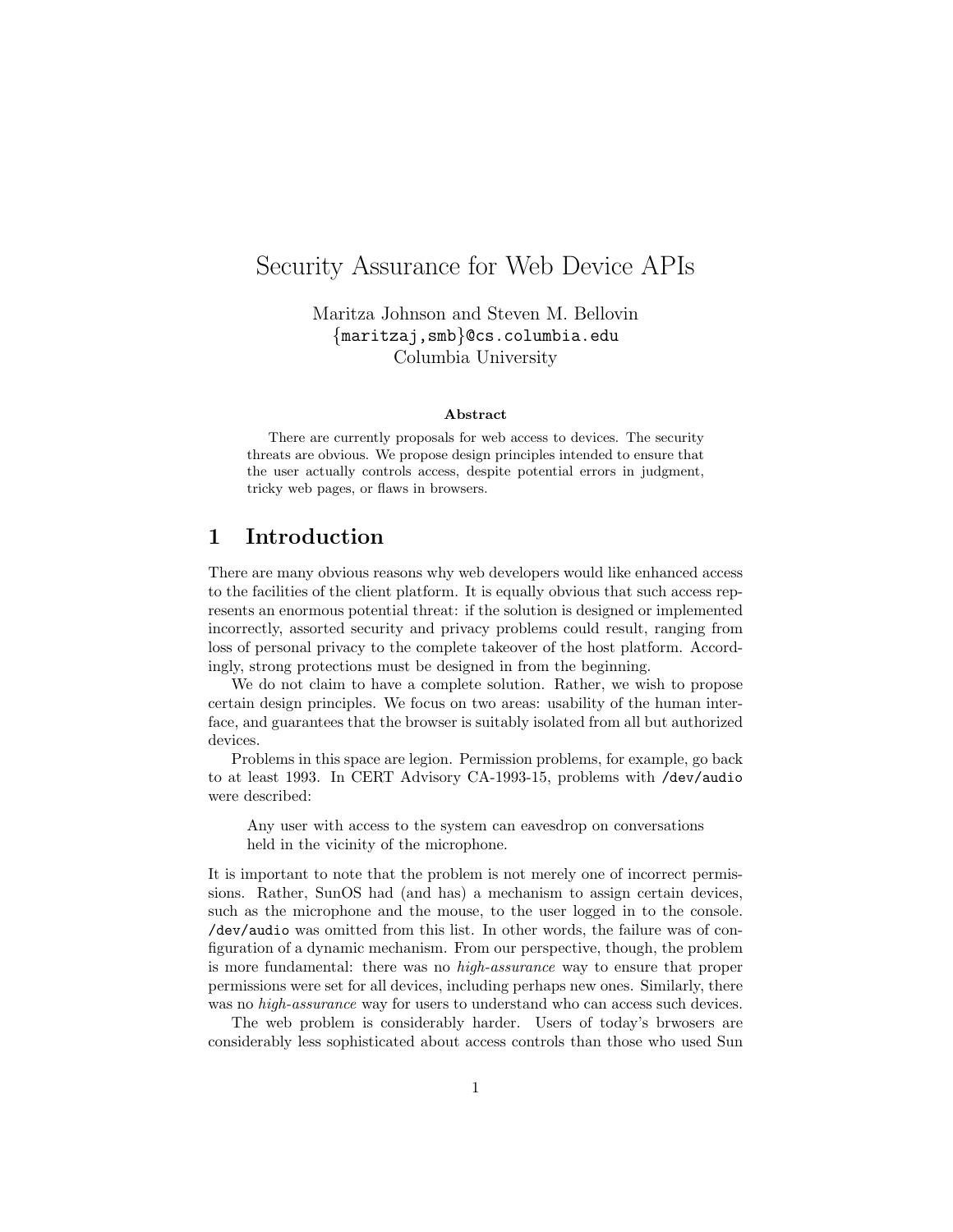workstations in the early 1990s; furthermore, their machines frequently don't have professional system administrators to make any necessary corrections.

# 2 Usability

We suggest that the following principles are essential for security and privacy:

- 1. The user must explicitly authorize any and all accesses to devices
- 2. The user must understand the consequences of any change
- 3. The state of the system must be visible at all times

While much of this is primarily of interest to browser designers, there are implications for the API as well.

Consider principle 2. Users request web pages, not their embedded IFRAMEs. If a user is to understand to whom permission to use, say, the microphone is granted, any request from that page must grant permission to the owner of the page. This in turn has two consequences: the URL of the stream receiver must be on the same host as the page is loaded from; furthermore, if the URL is in in IFRAME, it, too, just come from that host. We realize that this will inhibit a possible market for third-party sound service providers. We submit that it is necessary, and suggest that any necessary hand-off be done by relay from the web site, rather than from the customer's machine.

Another reason for this is that empirically, it is very hard for users to tell which web site they are at [1]. This, of course, is why phishing attacks succeed. Increasing the severity of the threat — such as by letting users bug themselves while relying on the same flawed assumptions seems unwise.

Principle 3 applies to both static configuration — what sites have already been authorized — and whether or not the device is currently being accessed. The former appears straight-forward but raises the question of whether users can be relied on to actively manage the list, how does a user revisit a security decision? The latter poses a more difficult issue: how should the user be told? Web page content should not be used to communicate security context information because an attacker can easily spoof the indicators[4]; indicators in the browser chrome are likely to be ineffective, and are also vulnerable since users cannot reliably distinguish between chrome and content [5, 1]. One is tempted to suggest that access can only be done when, say, the mouse is moved to some window; this would place constraints (and probably unacceptable constraints) on what such web pages could look like.

Finally, following principle 1 suggests that having the permission request to the user appear as a result of an implicit request in a web page is probably unacceptable — inactive warnings are ineffective and users have been habituated to just click whatever is needed to make annoying pop-ups go away [2, 3]. This in turn suggests that a two-page sequence is necessary before monitoring can take place: a first page to check the permissions; it will either go on to the next page automatically, or it will display an error message telling the user to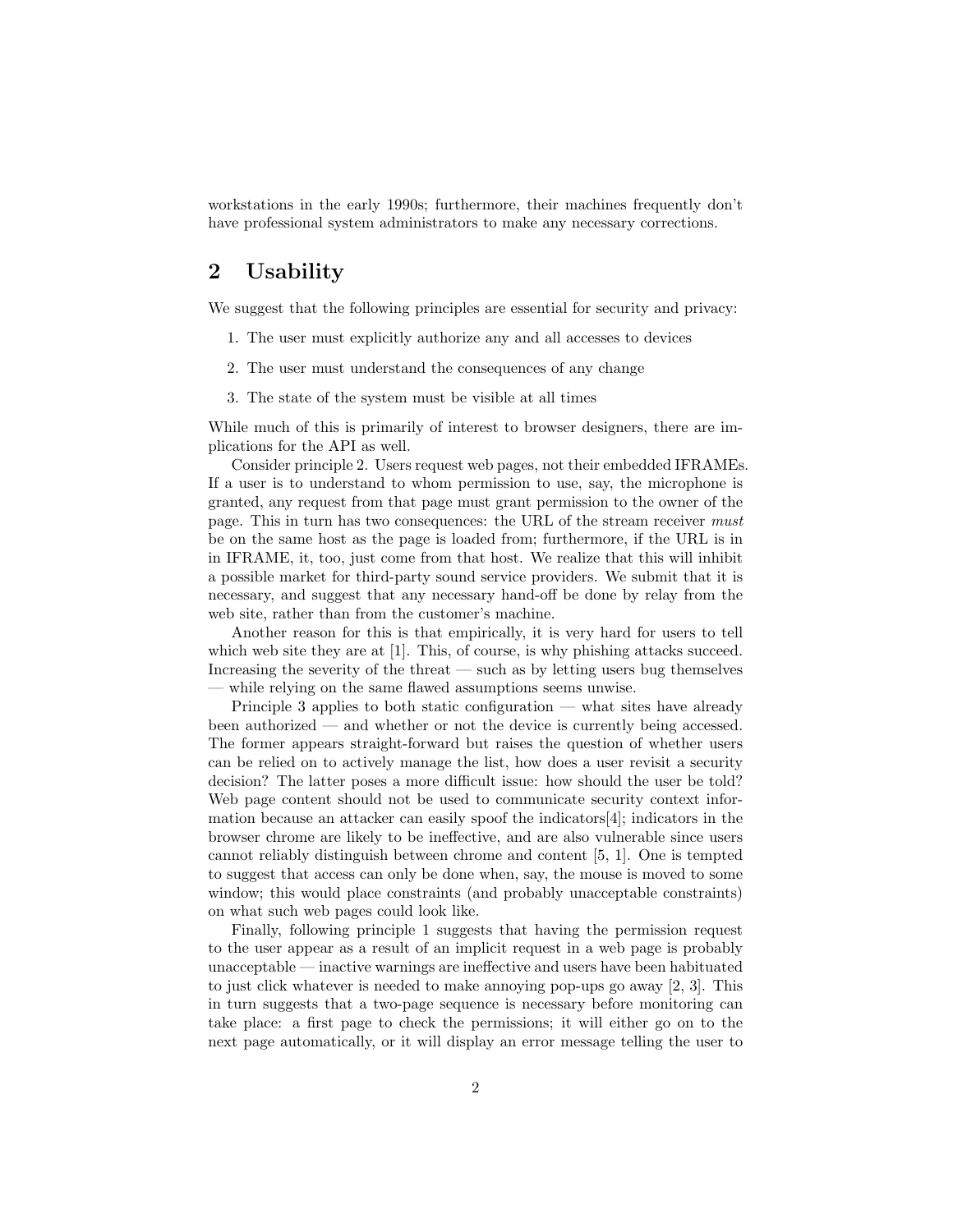correct permissions. The act of making the change should perhaps trigger an auto-refresh of the first page.

## 3 Isolation

Our second major area of concern is how to be sure that the implementation is correct. That is, what should be done in the protocol or API definitions such that one can have confidence that that end-users systems are secure, across many years of upgrades, and with capabilities not dreamt of when the specification document is written.

One possible approach is to put each possible monitored device into a category; each category would have a sensitivity label associated with it. For example, cameras and microphones might be in the catagory physworld, which is marked extremely sensitive: these devices are, in effect, self-deployed bugs. Access that might disclose persistent identifiers — battery serial numbers, MAC addresses, etc.  $-$  might be in category privacy; these would be less restricted. Devices that could be used to secure transactions might be grouped as security-token and left unprotected, but only if manual action, such as swiping a magstripe card, is used to activate it.

Requests from the net for access would specify both the class name and the device within the class. Access would be granted or denied based on the permissions given to that site for the particular class.

This scheme has certain inherent advantages. It reduces the management complexity for the user; it also guarantees that new devices cannot be access at all unless they are explicitly assigned to a class.

A second layer of protection is needed to protect the user against the sort of attack described in the aforementioned CERT advisory. We do this by using operating system protection mechanisms to isolate devices from users who don't want them acessed. We give an example using Unix-style permissions; similar schemes can be devised for other operating systems.

Create groups for each category: phys-world, privacy, etc. Set the group for each protected device so that it is in the group for its category; set the permissions so that only that group has access to it. Thus, /dev/camera would be in group phys-world, with mode 060, i.e., group read/write but no other access. If a users wishes to permit some sites to have access to the camera, create a setgid program owned by that user with no execute permissions for anyone but the user, i.e., mode 2100, and no other permissions. Only one user can run the program; when it is running, it will be able to access the device. Enabling a category, then, entails creating this program, presumably via a setuid helper program that demands proper assent by the user; disabling a category is as simple as deleting the program.

The goal of this excercise in Unix file system arcana is to ensure that no possible web browser flaw can result in a user being bugged. This does happen today; see Figure 1 for an example. The basic principle of our design is simple: something that does not exist cannot be abused.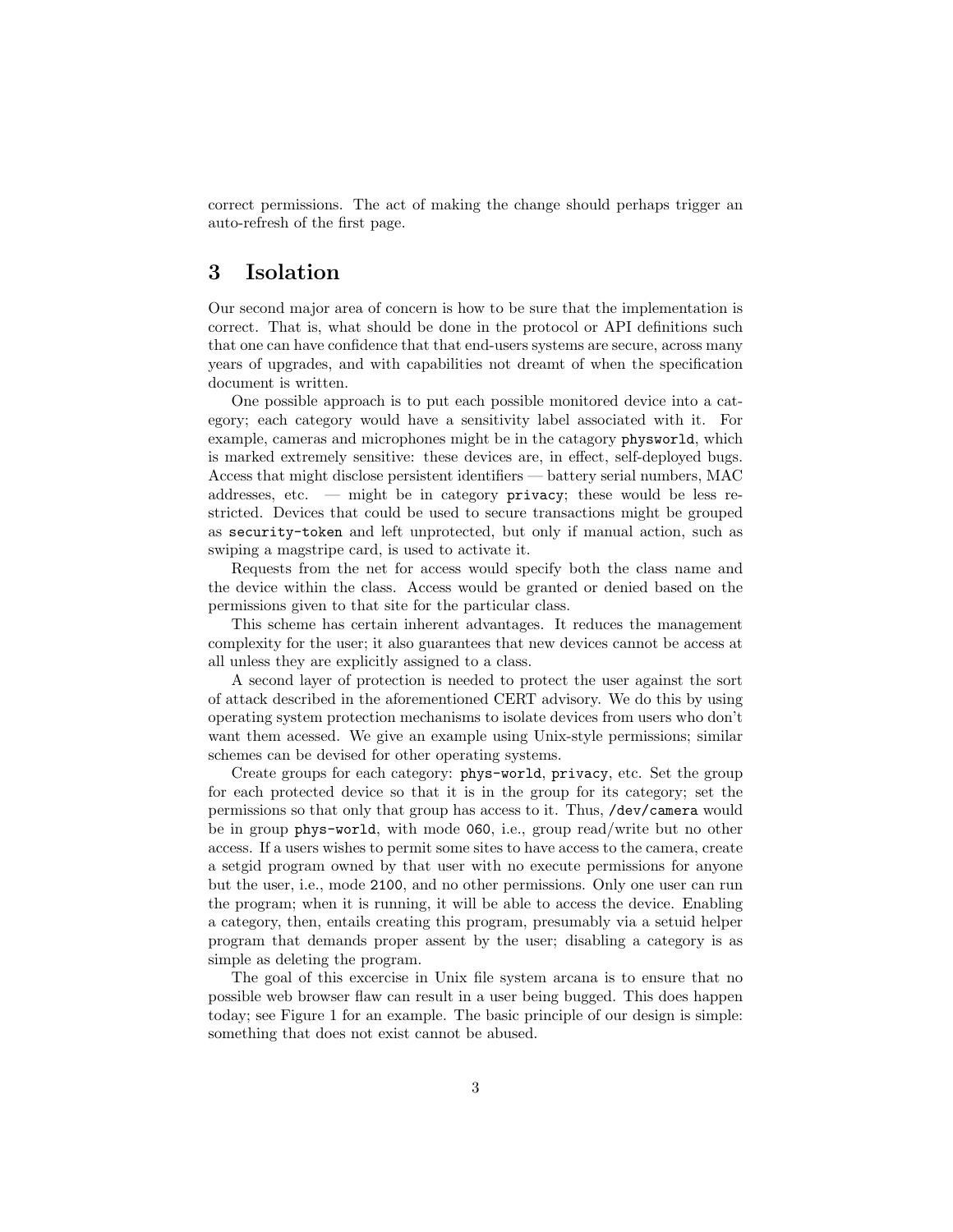

Figure 1: A screen capture after a hacker took control of a user's camera.

#### 4 Conclusion

There are many obvious scenarios where web access to devices is desirable. That said, the risks are at least as obvious. We suggest several security principles: ensuring that the security model is indeed as the user wishes; and minimizing the consequences of flaws in code.

# References

- [1] Rachna Dhamija, J. D. Tygar, and Marti Hearst. Why phishing works. In CHI '06: Proceedings of the SIGCHI conference on Human Factors in computing systems, pages 581–590, New York, NY, USA, 2006. ACM Press.
- [2] Serge Egelman, Lorrie Faith Cranor, and Jason Hong. You've been warned: an empirical study of the effectiveness of web browser phishing warnings. In CHI '08: Proceeding of the twenty-sixth annual SIGCHI conference on Human factors in computing systems, pages 1065–1074, New York, NY, USA, 2008. ACM.
- [3] Nathaniel Good, Rachna Dhamija, Jens Grossklags, David Thaw, Steven Aronowitz, Deirdre Mulligan, and Joseph Konstan. Stopping spyware at